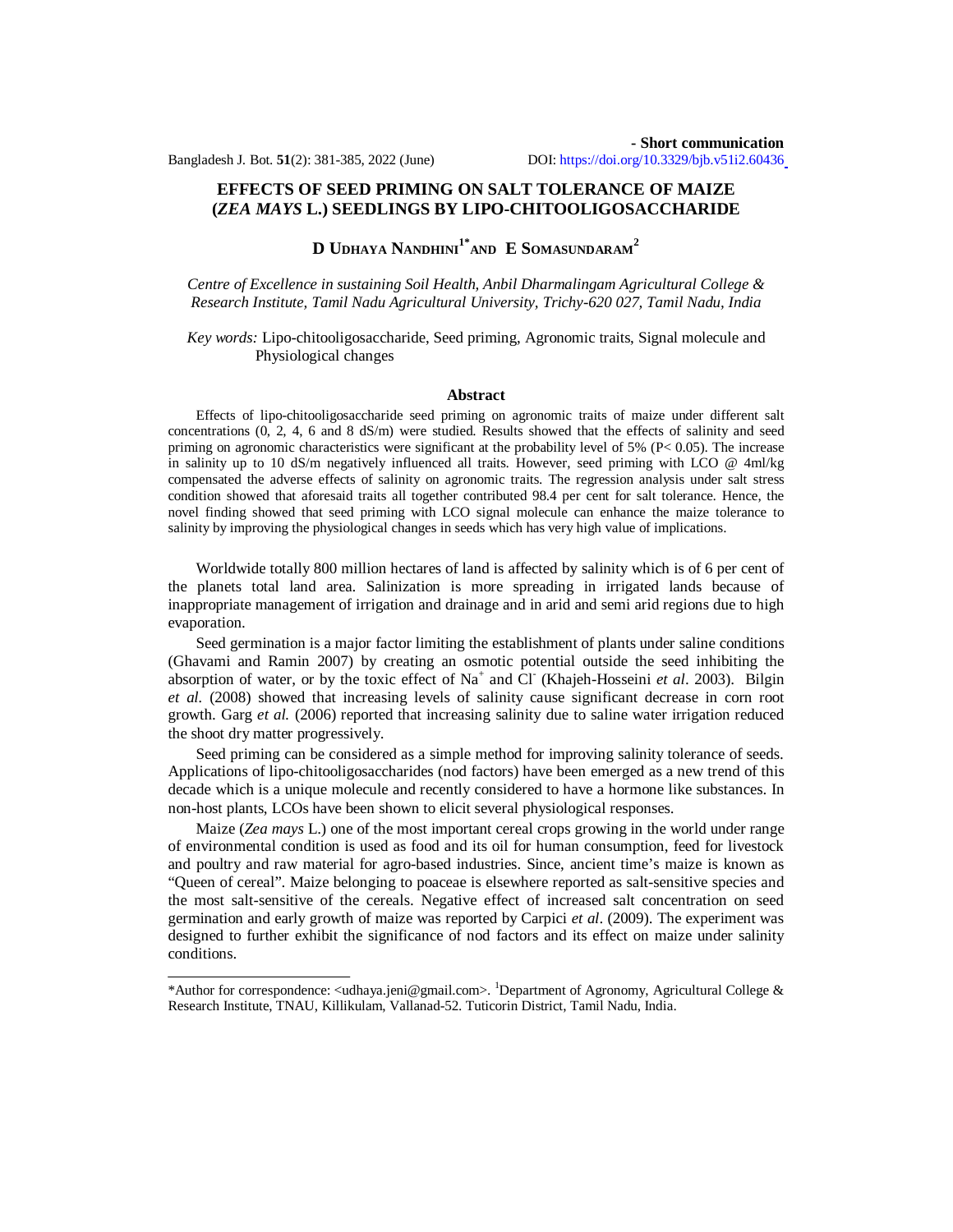To evaluate the effects of LCO or nod factor seed priming on maize growth under saline conditions, a factorial experiment based on a completely randomized design with four replications was carried under natural light conditions at Tamil Nadu agricultural University, Coimbatore, Tamil Nadu, India. Experiment consists of 2 factors which are salinity at 5 levels (0, 2, 4, 6 and 8 dS/m) and priming with 2 levels (LCO primed and nonprimed seeds). Seeds of maize hybrid (CoHM 6) were used. The seeds primed with LCO (4 ml/kg of seeds) and non primed seeds of each five were sown in the pots at a depth of 3 cm and thinned to 3 after emergence. Desired levels of salinity in pots were maintained by watering salt solutions with the respective ECs (dissolved 1.28, 2.56, 3.84 and 5.12 g of NaCl in one litre distilled water to obtain 2, 4, 6 and 8 dS/m, respectively). All the plants were harvested 45 days after sowing.

Shoot length (cm) was measured from the base of the plant to the tip of the top-most completely opened leaf on selected plants from each treatment using a standard ruler/scale in centimeters. Similarly, the root length (cm) was measured from the base of the plant to the tip of the root. On the 14th day, fresh weights of radicles and hypocotyls were measured. Subsequently the radicles and hypocotyls were dried at 80°C for 24 hrs and weighed. Water was poured into a clean measuring cylinder (nearly three fourth of its volume) and the level of water noted. To avoid parallax error, reading was taken at the lowest level of meniscus or curved surface of the liquid. A string was attached to the root and lowered into the water and the new level of water was noted. The difference in the above two readings was calculated and expressed as root volume in cc plant-1. Analysis of variance was applied to determine the effects of salinity levels and priming treatments on the plant growth traits.

Results of analysis of variance indicated that both salinity and priming independently affected plant height at the probability level of 5%, and their interaction was also significant for this trait (Table 1). Salinity had significantly decreased the shoot length of maize in both nonprimed and primed seeds. The increase in salinity up to 8 dS/m caused more reduction in plant height compared with control. These reductions might be due to both osmotic and specific ionic effects on seedlings growth (Akram *et al*. 2010). The data regarding the plant height showed that LCO primed seeds produced the higher plant height (124.18 cm) while non primed seeds produced the shortest plants (109.36 cm). These differences might be due to the enhanced germination and seedling growth, along with the mitogenic nature of LCOs, suggesting accelerated meristem activity which induced growth (increase water absorption and turgor pressure). This result is in accordance with the finding of Souleimanov *et al*. (2002).

| Salinity        | Plant height (cm) |        |        | Plant dry weight $(g)$ |       |              |
|-----------------|-------------------|--------|--------|------------------------|-------|--------------|
| (dS/m)          | P                 | NP     | Mean   | P                      | NP    | Mean         |
| $\Omega$        | 141.20            | 131.40 | 136.30 | 83.10                  | 81.60 | 82.35        |
| 2               | 136.30            | 116.80 | 126.55 | 80.20                  | 77.30 | 78.75        |
| $\overline{4}$  | 129.40            | 107.30 | 118.35 | 67.40                  | 54.30 | 60.85        |
| 6               | 112.50            | 101.70 | 107.10 | 52.50                  | 45.70 | 49.10        |
| 8               | 101.50            | 89.60  | 95.55  | 44.10                  | 31.20 | 37.65        |
| Mean            | 124.18            | 109.36 |        | 65.46                  | 58.02 |              |
|                 | P                 | S      | P X S  | P                      | S     | $P \times S$ |
| <b>SEd</b>      | 0.61              | 0.96   | 1.36   | 0.33                   | 0.52  | 0.73         |
| $CD (p = 0.05)$ | 1.25              | 1.97   | 2.79   | 0.67                   | 1.06  | 1.50         |

**Table 1. Effect of lipo- chito oligosaccharides (LCO) on plant height (cm) and plant dry weight (g) of maize under different levels of salinity.**

\*P - priming; NP - non priming.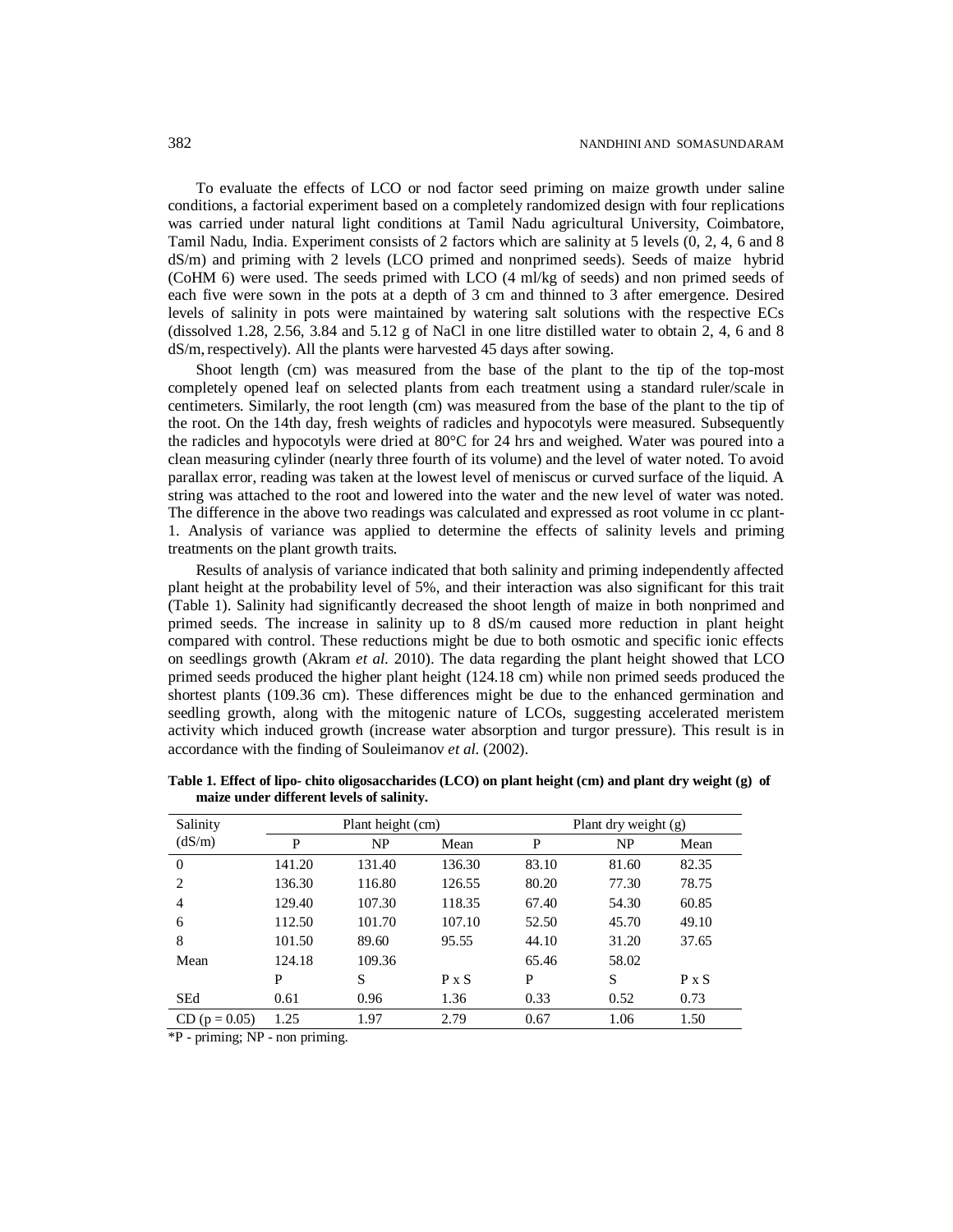Plant dry weight was inversely related to increasing salinity levels (Table 1). At all levels of NaCl, the plant dry weight recorded was higher for LCO primed seeds while lesser in case of non primed seeds. Salinity reduced the shoot biomass production and it is well established fact now that the highest levels of NaCl in the given medium caused stunted growth of plants (Takemura *et al*. 2000). Salinity reduced dry mass of both roots and shoots of maize and damaged the leaves which might be due to accumulation of  $Na<sup>+</sup>$  in leaves. This finding is in agreement with the findings of Khan *et al.* (1995). The tolerance increase in LCO primed seeds might be due to the enhanced growth of root and shoot which leads to increase in plant dry weight.

Both salinity and priming independently affected root length at the probability level of 5%, while their interaction was also significant for the same probability level (Table 2). Salinity had a rather negative effect on root length and this reduction was significant in all the EC levels. With respect to different EC levels, 0 d/Sm (control) manifested considerably higher root length (25.45) which was followed by 2 d/Sm.The decline in root growth under salt stress condition was attributed to the inhibition of hydrolysis of endosperm reserves and reduced translocation of food reserves from endosperm to embryo. Enhancement of root length was highly observed in LCO primed seeds than non primed seeds both in saline and non-saline conditions. This might be attributed to the underlying mechanism of LCO in the regulation of entire germination process.

| Table 2. Effect of lipo-chito oligosaccharides (LCO) on root length (cm), root dry weight (g) and root |  |
|--------------------------------------------------------------------------------------------------------|--|
| volume (cc/plant) of maize under different levels of salinity.                                         |  |

| Salinity      | Root length (cm) |       |       | Root dry weight (g) |       |       | Root volume (cc/plant) |       |       |
|---------------|------------------|-------|-------|---------------------|-------|-------|------------------------|-------|-------|
| (dS/m)        | P                | NP    | Mean  | P                   | NP    | Mean  | P                      | NP    | Mean  |
| $\left($      | 27.10            | 23.80 | 25.45 | 34.60               | 33.30 | 33.95 | 59.30                  | 56.30 | 57.80 |
| 2             | 26.20            | 21.30 | 23.75 | 30.80               | 28.50 | 29.65 | 53.20                  | 51.60 | 52.40 |
| 4             | 25.10            | 19.70 | 22.40 | 27.50               | 21.30 | 24.40 | 48.10                  | 34.20 | 41.15 |
| 6             | 22.30            | 15.60 | 18.95 | 22.30               | 17.50 | 19.90 | 41.20                  | 23.70 | 32.45 |
| 8             | 19.20            | 12.40 | 15.80 | 15.60               | 9.80  | 12.70 | 33.60                  | 11.20 | 22.40 |
| Mean          | 23.98            | 18.56 |       | 26.16               | 22.08 |       | 47.08                  | 35.40 |       |
|               | P                | S     | P X S | P                   | S     | P X S | P                      | S     | P X S |
| SEd           | 0.16             | 0.26  | 0.37  | 0.20                | 0.32  | 0.45  | 0.25                   | 0.40  | 0.56  |
| $CD$ (p=0.05) | 0.34             | 0.53  | 0.75  | 0.41                | 0.64  | 0.91  | 0.51                   | 0.81  | 1.15  |

\*P - priming; NP - non priming.

The crops showed a negative relationship for root growth with increase in salinity. Considering the results of the variance of analysis, priming and salinity levels significantly ( $p <$ 0.05) affected root volume maize plant. Data presented in Table 2 shows that, root volume was reduced in response to increasing salinity so that the highest root volume was obtained under control and also it was statistically significant at all the salinity levels. The reason for reduction is due to lower availability of  $O<sub>2</sub>$  under saline conditions which deprive the plants from energy source and accumulation of high level of sodium inhibits root growth. The rate of reduction was less pronounced in the LCO primed plants than the nonprimed ones. The increment in LCO primed seeds could be a result of hydration which initiates metabolic activities of the seeds for better seedling establishment.

Growth of maize in pots in the under natural light conditions showed significant ( $p < 0.05$ ) effect of salinity level and seed priming on root dry weight (Table 2) and the interaction was also significant ( $p < 0.05$ ). In the same way, root dry weight significantly indicated a decrease with progressive increase in salinity level. Root dry weight was with the highest value at control, while it was noted minimum in 6 and 8 d/Sm. The reason behind the reduction is absorption of sodium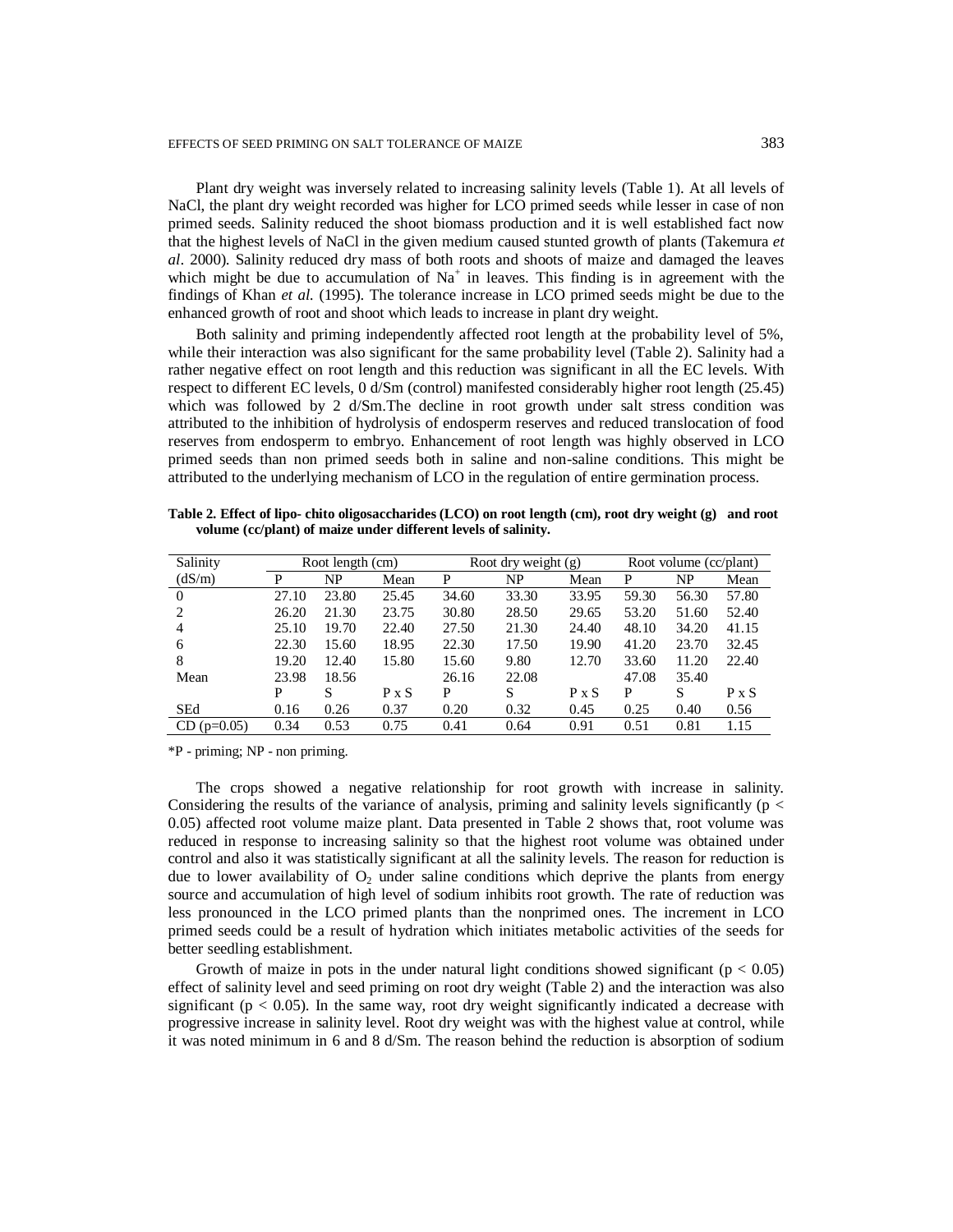leads to reduction of cell division in root apex. On the basis of root dry weight, it was clear that salinity decreased growth of roots at all concentrations of NaCl.

But the inhibitory effect was more in nonprimed seeds in relation to LCO primed seeds which produced higher root biomass. A positive reaction of LCO on plant growth regulations might be associated with cell division enhanced by LCO.

Correlation coefficient was calculated to find out the degree of association between two characters and helps in understanding the nature and magnitude of association among the characters. The results of correlation analysis between the various agronomic traits towards plant presented in Table 3 showed significant correlation with agronomic traits. Correlation analysis showed that the traits were more in normal condition than saline condition; ultimately salinity places its adverse effects on the aforesaid traits.

To determine the best regression equation and also to define the most influential variables on the dependent variable (plant height), the regression analysis was used (Table 3). Regression analysis showed that the  $\mathbb{R}^2$  value was 0.984 which revealed that all these four traits could totally contributed 98.4 % of the per cent variation in salt tolerance for plant height.

**Table 3. Correlation coefficients between the agronomic traits of maize under different levels of salinity.**

| Sl.No.                                                                                                                    | Variables        | Partial regression<br>coefficient (b) | SЕ    | 't' value |  |  |
|---------------------------------------------------------------------------------------------------------------------------|------------------|---------------------------------------|-------|-----------|--|--|
|                                                                                                                           | Plant dry weight | 0.414                                 | 0.363 | 1.139     |  |  |
| 2.                                                                                                                        | Root length      | 3.158                                 | 0.764 | 4.135     |  |  |
| 3.                                                                                                                        | Root volume      | $-0.989$                              | 0.365 | $-2.709$  |  |  |
| 4.                                                                                                                        | Root dry weight  | 1.260                                 | 0.872 | 1.444     |  |  |
| Regression equation: Y = -34.42+0.41(X <sub>1</sub> ) +3.16(X <sub>2</sub> )-0.99(X <sub>3</sub> ) +1.26(X <sub>4</sub> ) |                  |                                       |       |           |  |  |

 $R^2 = 0.984$ 

From the study, it was found that seed priming with LCO regulated germination process by overcoming the negative effects of salt stress. Further study is needed in extrapolating the usefulness of nod factors to the crop production. Advanced research is also required to explore LCO induced physiological and biochemical changes in seed under stress condition.

### **Acknowledgements**

Authors are indebted to M/s Novozymes South Asia Private Ltd., Bengaluru for financially supporting this research work.

### **References**

- Akram M, Ashraf MY, Ahmad R, Waraich EA, Iqbal J and Mohsan M 2010. Screening for salt tolerance in maize (*Zea mays* L.) hybrids at an early stage. Pakistan J.Bot. **42**: 141-151.
- Bilgin O, Baser I, Korkut KZ, Balkan A and Saglam N 2008. The impacts on seedling root growth of water and salinity stress in maize (*Zea mays indentata* sturt.). Bulgarian J. Agric. Sci. **14**(3): 313-320.
- Carpici EB, Celik N and Bayram G 2009. Effects of salt stress on germination of some maize (Zea mays L.) cultivars. Afr. J. Biotech. **8**: 4918-4922.
- Garg BK, Burman U and Kathju S 2006. Alleviation of salinity stress effects on photosynthesis, nitrogen metabolism and yield of Indian mustard by nitrogen fertilization. Indian J. Plant Physiol. **11(2):**145-151.